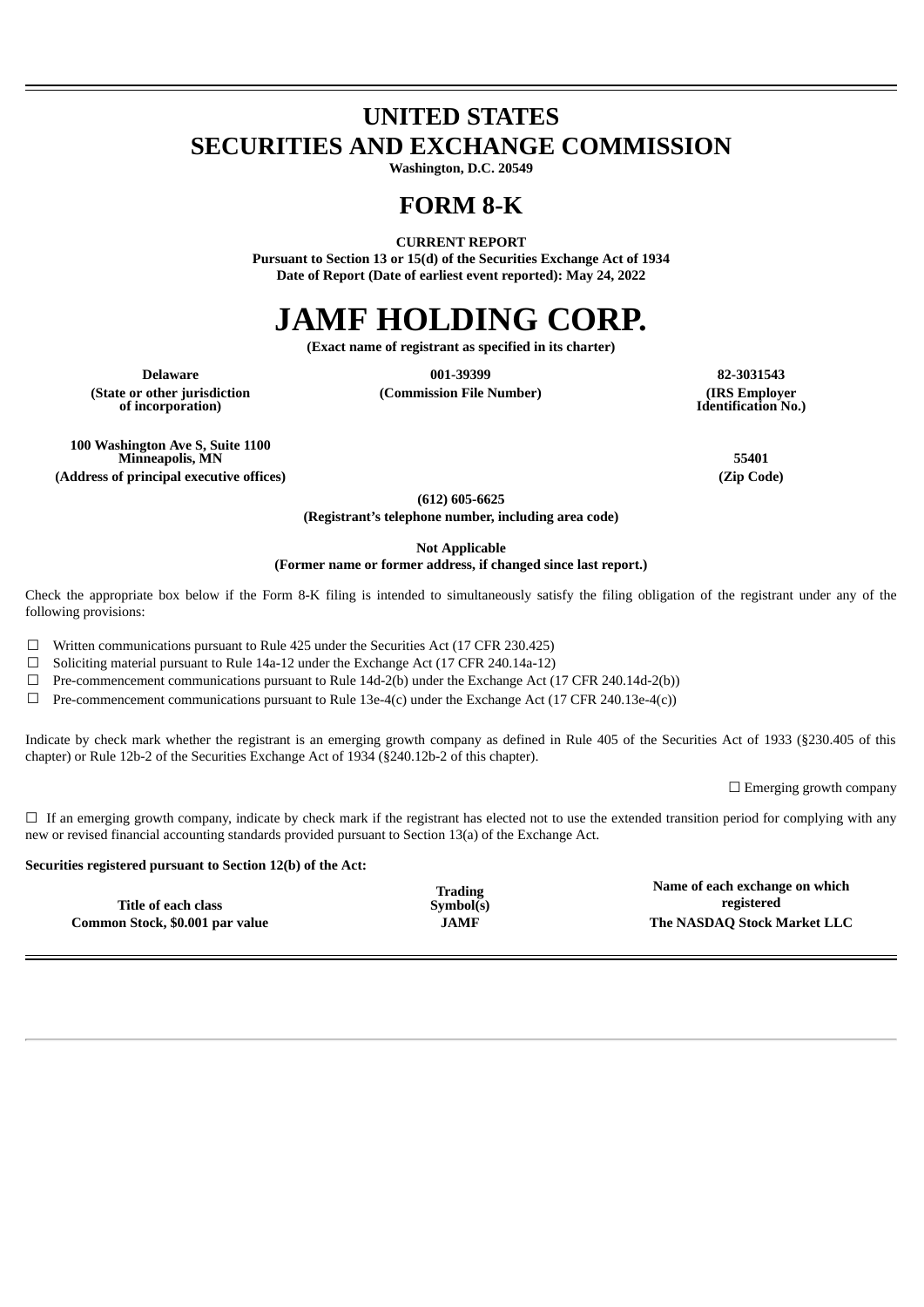#### **Item 5.07 Submission of Matters to a Vote of Security Holders.**

On May 24, 2022, Jamf Holding Corp. (the "Company") held its 2022 Annual Meeting of Shareholders (the "Annual Meeting"). The proposals considered at the Annual Meeting are described in the Company's Definitive Proxy Statement filed with the Securities and Exchange Commission on April 12, 2022. The final voting results for each of the proposals submitted to a vote of the shareholders are set forth below.

#### **Proposal 1 – Election of Directors**

|                  | <b>FOR</b> | WITHHOLD   | DRUNER NUN-<br><b>VOTE</b> |
|------------------|------------|------------|----------------------------|
| Virginia Gambale | 97,906,047 | 6,213,602  | 2,081,636                  |
| Charles Guan     | 96,785,827 | 7.333.822  | 2,081,636                  |
| Dean Hager       | 97,595,356 | 6.524.293  | 2,081,636                  |
| Martin Taylor    | 91,430,130 | 12,689,519 | 2,081,636                  |

**BROKER NON-**

#### Proposal 2 - Advisory Vote on Frequency of Future Advisory Votes on the Compensation of Named Executive Officers

| <b>YEAR</b> | <b>YEARS</b> | <b>3 YEARS</b> | ABSTAIN | <b>BROKER NON-</b><br>VOTE |
|-------------|--------------|----------------|---------|----------------------------|
| 103,946,671 | 5,098        | 92.470         | 74,410  | 2,081,636                  |

In accordance with the recommendation of the Company's Board of Directors and based on the results of the advisory vote reported above, the Company intends to hold an advisory vote on the compensation of its named executive officers every year until the next required advisory vote on the frequency of holding such advisory votes on named executive officer compensation, or the Board of Directors otherwise determines that a different frequency for such advisory votes is in the best interests of the Company's shareholders.

#### **Proposal 3 - Ratification of Appointment of Independent Registered Public Accounting Firm**

| <b>FOR</b>  | <b>AGAINST</b> | <b>ABSTAIN</b> |
|-------------|----------------|----------------|
| 105,841,783 | 281,011        | 78,491         |

No other matters were brought before the Annual Meeting and no other votes were held.